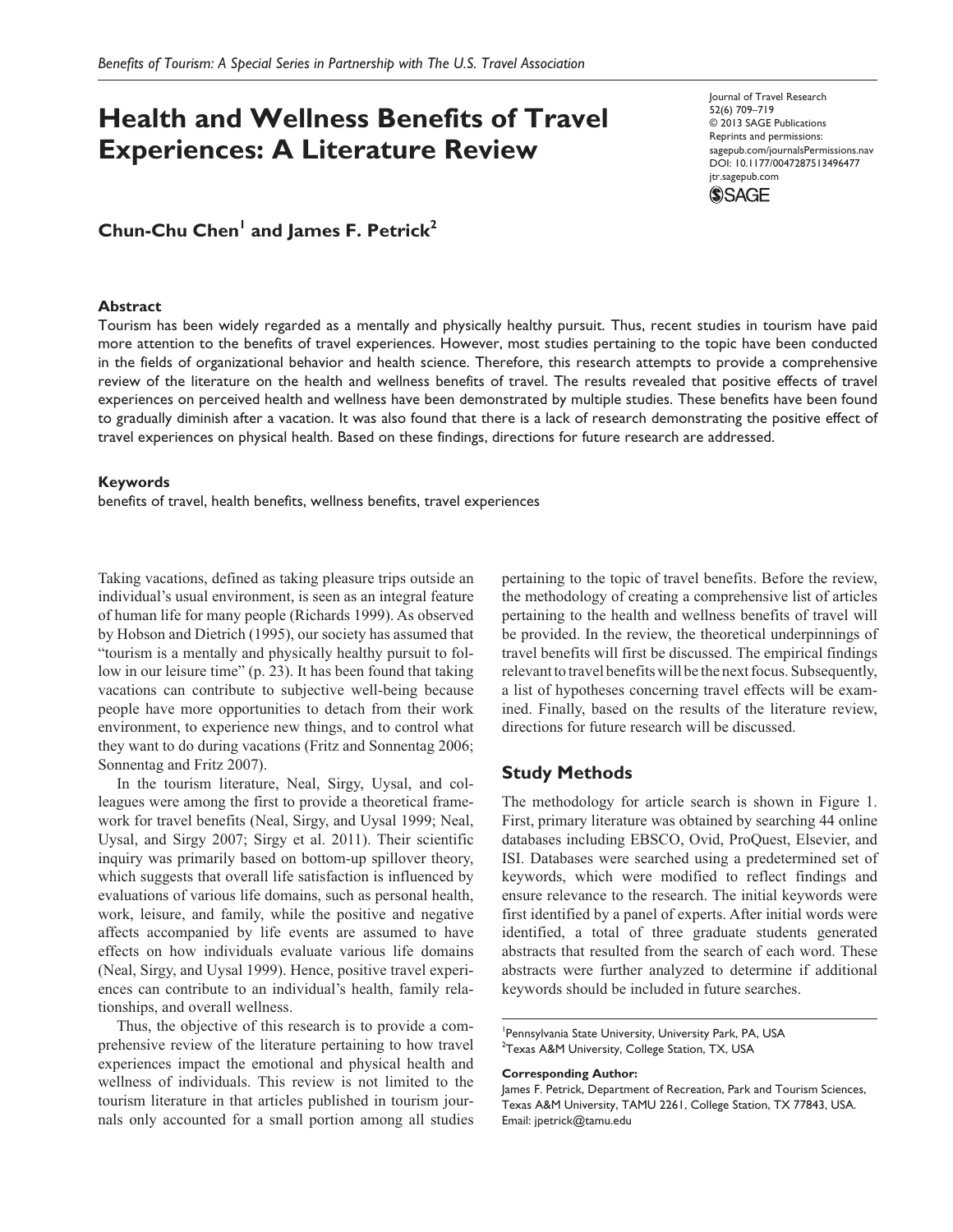

**Figure 1.** Methodology for article search.

The resultant list had a total of 30 keywords, including 8 keywords pertaining to tourism (vacation, holiday, travel services, business trip, tourist experience, annual vacation, duration of vacation, and senior tourists) and 22 keywords pertaining to the benefits of travel (wellness tourism, health, travel benefits, vacation outcome, recovery, unwinding, mood regulation, recuperation, insomnia, respite, burnout, absenteeism, exhaustion, subjective well-being, consumer well-being, tourist well-being, quality of life, life satisfaction, physical health, mental health, happiness, and lifestyle). Each database listed previously was searched using the combination of keywords (using only one tourism keyword and one benefit keyword each time).

A secondary literature search was subsequently carried out to obtain nonacademic publications such as consumer trade articles, travel association publications, and public and nonprofit organization information not available or overlooked in the primary literature search. The following websites were searched: www.googlescholar.com, ww.google. com, www.unwto.org, www.wto.org, www.ustravel.org, www.ttra.com, and various travel, leisure and family-focused magazines.

The primary and secondary literature searches initially yielded 297 journal articles, papers, and nonacademic resources. After review of all articles by three graduate students, and a reliability of sources check by two professors with expertise in this area, 98 resources were deemed relevant to this research and inclusive of usable empirical, theoretical, and practical information. The majority of resources found were fairly recent. Only 18 articles were published before 2000, while more than half of the articles (54 articles) were published after 2005. In terms of geographical representation, the majority of articles reviewed focused on

American studies and came from U.S. published journals. Several others pertained to Asian and European studies that were found in international or foreign journals.

## **Theoretical Underpinnings of Travel Benefits**

Even though research on the topic of vacation benefits has accumulated a body of literature, only a few studies have explicitly specified their theoretical foundations. In tourism, a number of scholars (Neal, Sirgy, and Uysal 1999; Neal, Uysal, and Sirgy 2007; Sirgy et al. 2011) have examined the benefits of travel based on the above-mentioned bottom-up spillover theory. A series of studies have been conducted to empirically test the bottom-up spillover model in tourism. Neal, Sirgy, and Uysal (1999) were among the first to examine the effects of vacationing as a life event on individuals' life satisfaction. Their research indicated that life satisfaction was directly influenced by trip satisfaction, while their proposed mediating role of leisure life satisfaction was not significant. Neal, Uysal, and Sirgy (2007) further tested the hierarchy of satisfaction using a random sample of 2,000 adults residing in Southwest Virginia (Neal, Uysal, and Sirgy 2007). In this subsequent study (Neal, Uysal, and Sirgy 2007), direct and indirect effects of trip satisfaction were found. However, their studies (Neal, Sirgy, and Uysal 1999; Neal, Uysal, and Sirgy 2007) only examined the effects of vacationing on two life domains: leisure life and nonleisure life.

Sirgy et al. (2011) thus developed a scale to measure the positive and negative affects accompanied by taking a vacation couched within various life domains, including social life, family life, leisure life, cultural life, health and safety,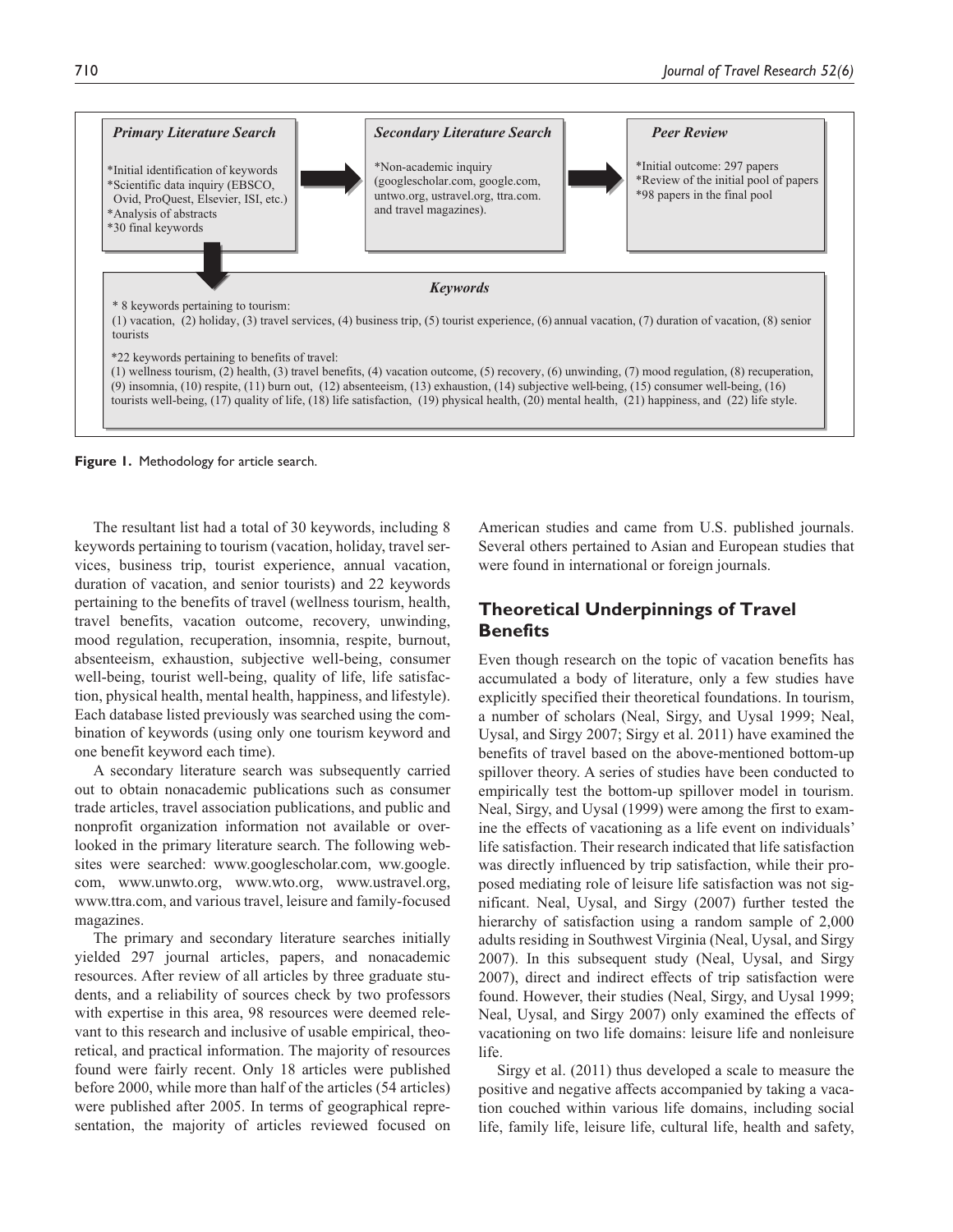financial life, work life, love life, arts and culture, spiritual life, intellectual life, self, culinary life, and travel life. They also tested whether the positive and negative affects of vacation experiences on the 13 life domains influenced overall life satisfaction through satisfaction with the domains. They found that positive affects associated with taking a recent vacation had direct and indirect effects on overall life satisfaction.

As bottom-up spillover theory helps tourism scholars to understand whether trip satisfaction contributes to life satisfaction, Sirgy (2010) further proposed to apply goal theory to examine how individuals can benefit from taking vacations. Research on goal theory (Brunstein, Schultheiss, and Grässman 1998) has found that achieving accessible and personally meaningful goals is associated with subjective wellbeing. Based on this notion, Sirgy (2010) argued that individuals can benefit from taking vacations by selecting travel goals that have high levels of attainability and valence and by engaging in tourism activities that would help individuals to experience goal attainment. However, the applicability of goal theory in the context of tourism has not been empirically tested.

In the field of organizational behavior, a number of researchers have attempted to examine the effects of vacationing on potentially releasing stress related to work (Etzion 2003; Kühnel and Sonnentag 2011; Westman and Eden 1997). Along this research line, the conservation of resources theory has been frequently specified as the theoretical foundation. According to Hobfoll (1989), the conservation of resources theory postulates that individuals strive to obtain and retain their external resources (such as financial assets) as well as internal sources (such as personal energies and positive mood). Since stress can lead to the depletion of internal resources, individuals should gain more internal resources in order to recover from stress (Hobfoll 1989).

Based on the notion of internal and external resources, Westman and her colleagues employed a series of studies to investigate the impact of vacation on burnout (Westman and Eden 1997; Westman and Etzion 2001, 2002; Westman, Etzion, and Gattenio 2008). Their results indicated that taking vacations decreases respondents' job stress and burnout. In a similar vein, Sonnentag and Fritz (2007) demonstrated that vacation recovery experiences (such as psychological detachment from work, relaxation experience, challenging experience, and perceived control during vacation) can contribute to employees' mental and physical health by providing internal and external resources (Fritz and Sonnentag 2006; Sonnentag and Fritz 2007).

## **Empirical Findings of Travel Benefits**

As a result of an extensive review of the literature, a total of 29 articles involving testing travel benefits were identified. As shown in Table 1, most studies were interested in whether taking a vacation can contribute to individuals' perceived

health and psychological well-being. With only a few exceptions (Milman 1998; Tarumi, Hagihara, and Morimoto 1998), the health and wellness benefits of travel were demonstrated across different samples (such as senior travelers, company employees, university faculty and staff members, individuals with disabilities, and patients and their carers) and different geographical locations.

Nearly half of the studies in Table 1 ( $n = 14$ ) adopted pretest-posttest designs. In these studies, researchers measured individuals' perceived health and psychological well-being before and after a vacation, and vacation effects were tested by comparing two measures of perceived health and wellness. In order to understand whether vacation effects diminish after a vacation, a number of studies employed at least one measure after individuals were back from their vacations (de Bloom et al. 2010; de Bloom et al. 2011; Etzion 2003; Kühnel and Sonnentag 2011; Nawijn et al. 2010; Westman and Eden 1997). The results suggest that vacation effects last for about two to three weeks (de Bloom et al. 2010; de Bloom et al. 2011; Etzion 2003; Westman and Eden 1997), while under certain circumstances, vacation effects might persist for only a few days (de Bloom 2011; Nawijn et al. 2010).

Moreover, previous studies have examined whether vacation satisfaction and vacation experiences are associated with perceived psychological well-being after taking a vacation. As mentioned before, based on bottom-up spillover theory, a number of studies have tested and provided evidence that satisfaction with leisure travel services leads to an increase in overall life satisfaction (Lounsbury and Hoopes 1986; Neal, Sirgy, and Uysal 1999; Neal, Uysal, and Sirgy 2007; Sirgy et al. 2011).

This association between vacation experience and perceived wellness has been corroborated by other studies. For example, Neal, Uysal, and Sirgy (2007) and Sirgy et al. (2011) have demonstrated that positive trip reflections (such as perceived freedom of control, and challenging experiences) might contribute to overall life satisfaction. Likewise, it has been shown that vacation recovery experiences (such as psychological detachment from work, relaxation experience, challenging experience, and perceived control during vacation) might positively influence perceived wellness (Fritz and Sonnentag 2006; Sonnentag and Fritz 2007).

Regarding vacation outcomes, most studies have been interested in perceptions, such as perceived health and psychological well-being, while physiological measures have been adopted by only a couple of studies (Tarumi Hagihara, and Morimoto 1998; Toda et al. 2004). For example, Tarumi Hagihara, and Morimoto (1998) attempted to examine the association between work stress and frequency of vacationing among 551 male, white-collar workers. Their results indicated that frequency of vacationing had a negative effect on the psychological measures of stress, while the relationship between vacationing and the physiological measure of stress was not significant. Toda et al. (2004) used saliva samples from 40 women to test whether people can release stress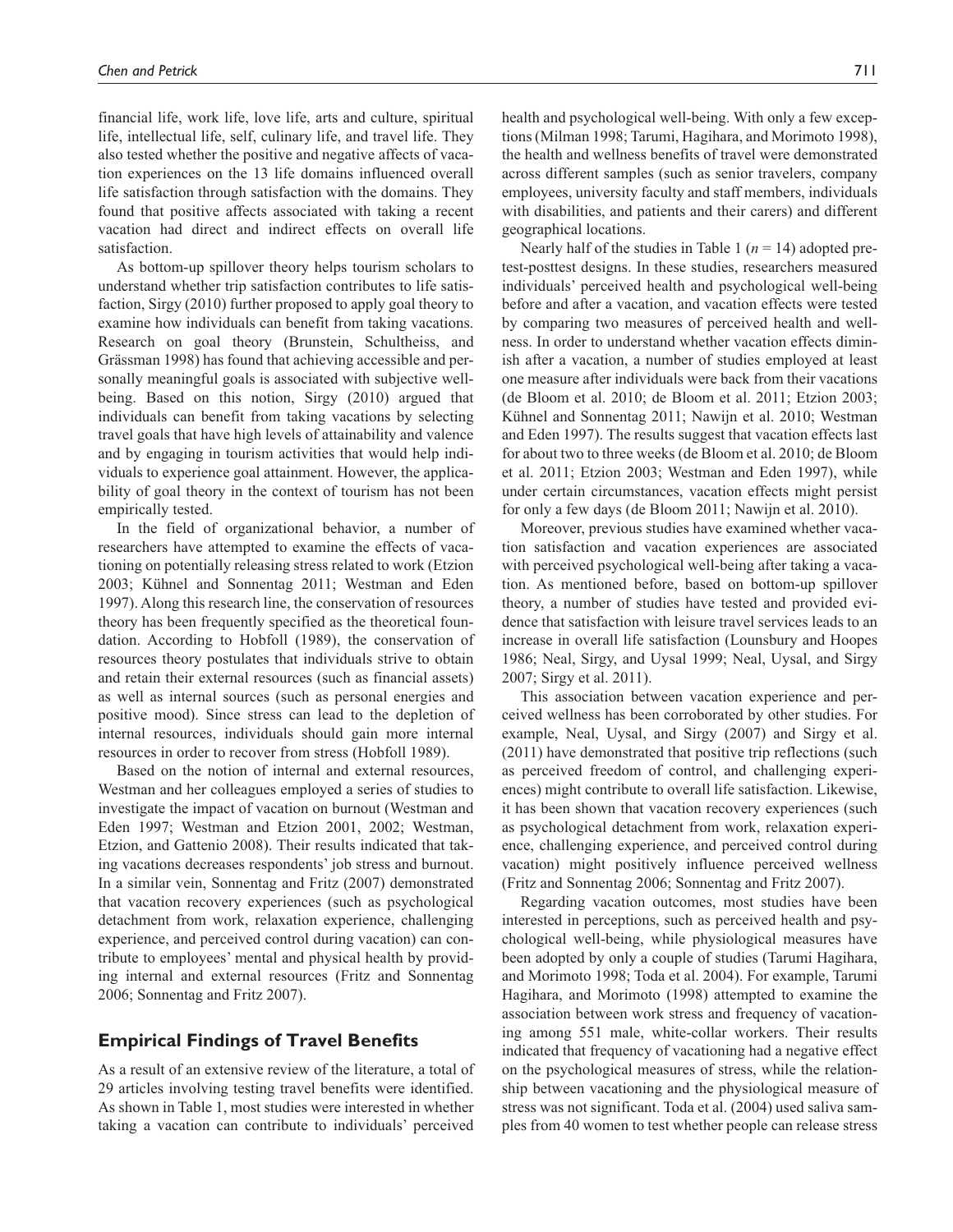| Author                                                | Pretest-<br>Posttest<br>Design | Location         | Respondent                                                       | Hypothesis <sup>a</sup>                                                                                                                                                                                                                      | Result <sup>b</sup>      |
|-------------------------------------------------------|--------------------------------|------------------|------------------------------------------------------------------|----------------------------------------------------------------------------------------------------------------------------------------------------------------------------------------------------------------------------------------------|--------------------------|
| Lounsbury and                                         | Yes                            | <b>USA</b>       | 128 employees                                                    | Vacation $\rightarrow$ Job performance and life                                                                                                                                                                                              | <b>Yes</b>               |
| Hoopes (1986)                                         |                                |                  |                                                                  | satisfaction $(\uparrow)$<br>Vacation satisfaction $\rightarrow$ Life satisfaction ( $\uparrow$ )                                                                                                                                            | <b>Yes</b>               |
|                                                       |                                |                  |                                                                  | Vacation satisfaction $\rightarrow$ Job performance ( $\uparrow$ )                                                                                                                                                                           |                          |
| Westman and Eden<br>(1997)                            | Yes                            | Israel           | 76 clerks                                                        | Vacation $\rightarrow$ Burnout ( $\downarrow$ )<br>Fade-out $\rightarrow$ 3 weeks<br>Duration of trip $\rightarrow$ Vacation effect ( $\uparrow$ )                                                                                           | Yes<br>No                |
| Tarumi, Hagihara,<br>and Morimoto<br>(1998)           | No                             | Japan            | 551 employees                                                    | Vacation $\rightarrow$ Perceived health ( $\uparrow$ )<br>Vacation $\rightarrow$ Physiological measures of health ( $\uparrow$ )                                                                                                             | Yes<br>No                |
| Milman (1998)                                         | Yes                            | <b>USA</b>       | 124 senior travelers                                             | Vacation activities $\rightarrow$ Psychological well-being ( $\uparrow$ )<br>Vacation experience $\rightarrow$ Psychological well-<br>being $(\uparrow)$                                                                                     | No<br>No                 |
| Neal, Sirgy, and<br>Uysal (1999)                      | No                             | <b>USA</b>       | 373 university employees                                         | Vacation satisfaction $\rightarrow$ Life satisfaction ( $\uparrow$ )                                                                                                                                                                         | Yes                      |
| Gump and<br>Matthews (2000)                           | No                             | <b>USA</b>       | 12388 men at high risk<br>for heart disease                      | Vacation $\rightarrow$ Health risk ( $\downarrow$ )                                                                                                                                                                                          | Yes                      |
| Westman and<br>Etzion (2001)                          | Yes                            | Israel           | 87 employees                                                     | Vacation $\rightarrow$ Absenteeism and burnout $(\downarrow)$                                                                                                                                                                                | Yes                      |
| Westman and<br><b>Etzion (2002)</b>                   | Yes                            | Israel           | 57 business travelers                                            | Vacation $\rightarrow$ Stress and burnout ( $\downarrow$ )                                                                                                                                                                                   | Yes                      |
| Wei and Milman<br>(2002)                              | No                             | <b>USA</b>       | 300 senior travelers                                             | Vacation activity $\rightarrow$ Psychological well-being ( $\uparrow$ )                                                                                                                                                                      | Yes                      |
| Gilbert and Abdullah<br>(2002)                        | Yes                            | <b>UK</b>        | 355 holiday takers & 249<br>non-holiday takers                   | Expectation about vacation $\rightarrow$ Life<br>satisfaction $(\uparrow)$                                                                                                                                                                   | Yes                      |
| Strauss-Blasche,<br>Ekmekcioglu, and<br>Marktl (2002) | Yes                            | Austria          | 53 employees                                                     | Vacation $\rightarrow$ Perceived health ( $\uparrow$ )<br>Vacation $\rightarrow$ Psychological well-being (1)<br>Vacation $\rightarrow$ Recuperation ( $\uparrow$ )<br>Work load after vacation $\rightarrow$ Vacation effect $(\downarrow)$ | Yes<br>Yes<br>Yes<br>Yes |
| Cleaver and Muller<br>(2002)                          | No                             | Australia        | 356 senior travelers                                             | <b>Yes</b><br>Subjective age during vacation $\rightarrow$ Trip<br>activities $(\uparrow)$<br>Yes<br>Subjective age during vacation $\rightarrow$ Subjective<br>well-being $(\uparrow)$                                                      |                          |
| Etzion (2003)                                         | Yes                            | Israel           | 110 employees                                                    | Vacation $\rightarrow$ Burnout and job stress $(\downarrow)$<br>Fade-out $\rightarrow$ 3 weeks<br>Duration of trip $\rightarrow$ Vacation effect ( $\uparrow$ )                                                                              | Yes<br>No                |
| Toda et al. (2004)                                    | No                             | apan             | 50 women                                                         | Vacation $\rightarrow$ Physiological measures of health ( $\uparrow$ )                                                                                                                                                                       | Yes                      |
| Gilbert and Abdullah<br>(2004)                        | Yes                            | UK               | 355 holiday takers and<br>249 non-holiday<br>takers              | Vacation $\rightarrow$ Perceived health ( $\uparrow$ )<br>Vacation $\rightarrow$ Subjective well-being ( $\uparrow$ )                                                                                                                        |                          |
| Neal, Uysal, and<br>Sirgy (2007)                      | No                             | <b>USA</b>       | 815 adult consumers of<br>travel services                        | Vacation satisfaction and experience $\rightarrow$ Life<br>satisfaction $(\uparrow)$<br>Duration of trip $\rightarrow$ Vacation effect ( $\uparrow$ )                                                                                        | Yes<br>Yes               |
| Strauss-Blasche<br>et al. (2005)                      | No                             | Austria          | 239 employees                                                    | Vacation $\rightarrow$ Exhaustion ( $\downarrow$ )<br>Vacation $\rightarrow$ Recuperation ( $\uparrow$ )                                                                                                                                     | Yes<br>Yes               |
| Fritz and Sonnentag<br>(2006)                         | Yes                            | Germany          | 233 nonacademic<br>university employees                          | Vacation and vacation experience $\rightarrow$<br>Perceived health $($ $)$<br>Vacation and vacation experience $\rightarrow$ Burnout ( $\downarrow$ )<br>Vacation $\rightarrow$ Job performance ( $\uparrow$ )                               |                          |
| McConkey and<br>McCullough<br>(2006)                  | No                             | North<br>Ireland | 152 family carers for<br>individuals with<br>learning disability | Vacation $\rightarrow$ Subjective well-being ( $\uparrow$ )                                                                                                                                                                                  | Yes                      |
| Pols and Kroon<br>(2007)                              | No                             | Netherland       | II individuals with<br>mental health<br>problems                 | Vacation $\rightarrow$ Subjective well-being ( $\uparrow$ )                                                                                                                                                                                  | Yes                      |

## **Table 1.** A summary of studies on tourism benefits.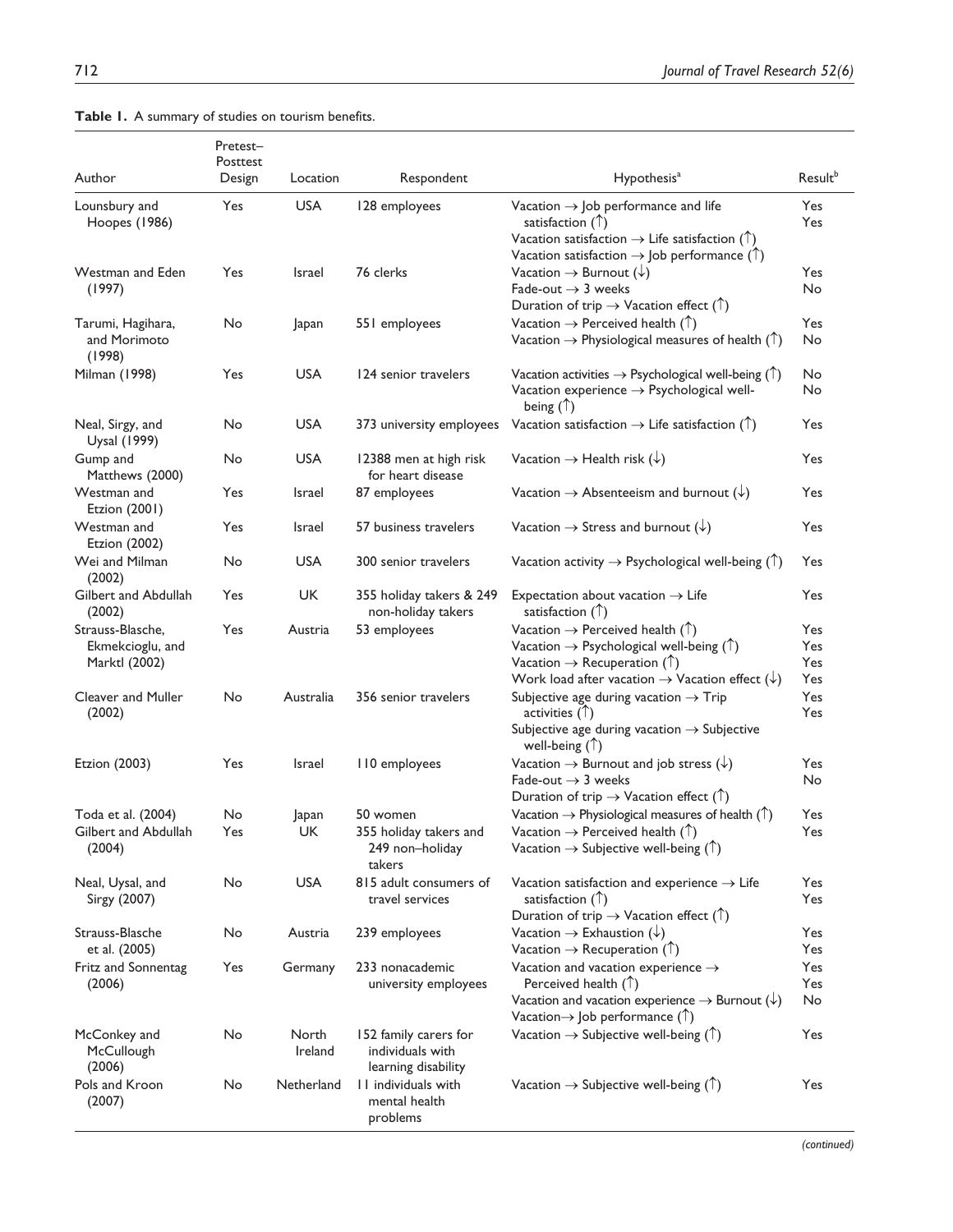| <b>Table I.</b> (continued) |  |
|-----------------------------|--|
|-----------------------------|--|

|                                               | Pretest-<br>Posttest |                 |                                                                     |                                                                                                                                                                                                                              |                         |
|-----------------------------------------------|----------------------|-----------------|---------------------------------------------------------------------|------------------------------------------------------------------------------------------------------------------------------------------------------------------------------------------------------------------------------|-------------------------|
| Author                                        | Design               | Location        | Respondent                                                          | Hypothesis <sup>a</sup>                                                                                                                                                                                                      | Result <sup>b</sup>     |
| Mactavish et al.<br>(2007)                    | No                   | Canada          | 15 family carers for<br>individuals with<br>intellectual disability | Vacation $\rightarrow$ Subjective well-being ( $\uparrow$ )                                                                                                                                                                  | Yes                     |
| de Bloom et al.<br>(2010)                     | <b>Yes</b>           | Netherland      | 96 respondents                                                      | Vacation $\rightarrow$ Perceived health and subjective<br>well-being $(\uparrow)$<br>Vacation $\rightarrow$ Stress ( $\downarrow$ )<br>Vacation $\rightarrow$ Sleep quality ( $\uparrow$ )<br>Fade out $\rightarrow$ 2 weeks | Yes<br>Yes<br><b>No</b> |
| Nawijn et al. (2010)                          | No                   | Netherland      | 1530 Panelists                                                      | Vacation $\rightarrow$ Perceived health ( $\uparrow$ )<br>Fade-out $\rightarrow$ Vacation effect ( $\downarrow$ )                                                                                                            | Yes<br>Yes              |
| McCabe, Joldersma,<br>and Chunxiao<br>(2010)  | Yes                  | <b>UK</b>       | 300 low income families                                             | Vacation $\rightarrow$ Subjective well-being (1)                                                                                                                                                                             | Yes                     |
| de Bloom et al.<br>(2011)                     | <b>Yes</b>           | Netherland      | 176 employees                                                       | Vacation $\rightarrow$ Perceived health and subjective<br>well-being $(\uparrow)$<br>Negative incidents $\rightarrow$ Perceived health and<br>well-being $(\downarrow)$<br>Fade-out $\rightarrow$ 2 weeks                    | Yes<br>Yes              |
| de Bloom et al.<br>(2011)                     | <b>Yes</b>           | Netherland      | 93 employees                                                        | Vacation $\rightarrow$ Perceived health and subjective<br>well-being $(\uparrow)$<br>Fade-out $\rightarrow$ 3 days                                                                                                           | Yes                     |
| Kühnel and<br>Sonnentag (2011)                | No                   | Germany         | 131 German teachers                                                 | Vacation $\rightarrow$ Exhaustion ( $\downarrow$ )<br>Fade-out $\rightarrow$ 1 month                                                                                                                                         | Yes                     |
| Sirgy et al. $(2011)$                         | No                   | South<br>Africa | 264 adults                                                          | Vacation satisfaction and experience $\rightarrow$ Life<br>satisfaction $(\uparrow)$                                                                                                                                         | Yes                     |
| Dolnicar,<br>Yanamandram.<br>and Cliff (2012) | No                   | Australia       | 1,000 panelists                                                     | Vacation $\rightarrow$ Subjective well-being ( $\uparrow$ )                                                                                                                                                                  | Yes                     |

a.  $\uparrow$  denotes positive effect;  $\downarrow$  denotes negative effect.

b. *Yes* denotes hypothesis was demonstrated, while *No* denotes hypothesis was not demonstrated.

on a three-day trip. Their results indicated that even a short trip could contribute to stress relief.

## **Hypotheses Testing**

Based on previous findings pertaining to travel benefits, a total of eight hypotheses were further examined, including four hypotheses about the global effects of vacationing (it improves quality of life, improves health, reduces stress, and helps one stay active and live a healthy lifestyle) and four hypotheses about the effects of vacationing on different groups of people (general public, employees, seniors, and individuals who are mostly excluded from taking a vacation).

*Hypothesis 1:* Taking vacations improves feelings of one's quality of life and happiness.

As mentioned before, the positive effects of vacationing on perceived quality of life and happiness have been shown by a number of studies (Cleaver and Muller 2002; Dolnicar, Yanamandram, and Cliff 2012; Gilbert and Abdullah 2004; Lounsbuy and Hoopes 1986; Mactavish et al. 2007; McConkey and McCullough 2006; Neal, Sirgy, and Uysal 1999; Neal, Uysal, and Sirgy 2007; Pols and Kroon 2007; Sirgy et al. 2011; Strauss-Blasche, Ekmekcioglu, and Marktl 2000, 2002; Strauss-Blasche et al. 2004a, 2004b; Wei and Milman 2002). However, it has also been shown that perceived happiness might fluctuate before, during, and after a vacation (de Bloom et al. 2009; Nawijn 2011).

As shown in Figure 2, people on vacation might go through four stages, including anticipation, experience, beneficial, and fade-out. In the anticipation stage, it is believed that people might feel happier than usual before their vacation because they expect to have positive experiences (Gilbert and Abdullah 2002; Nawijn 2010). In the experience stage, perceived happiness might be further lifted by a number of factors during vacation, including positive trip reflection (Neal, Uysal, and Sirgy 2007; Sirgy et al. 2011), recovery experiences (Fritz and Sonnentag 2006; Sonnentag and Fritz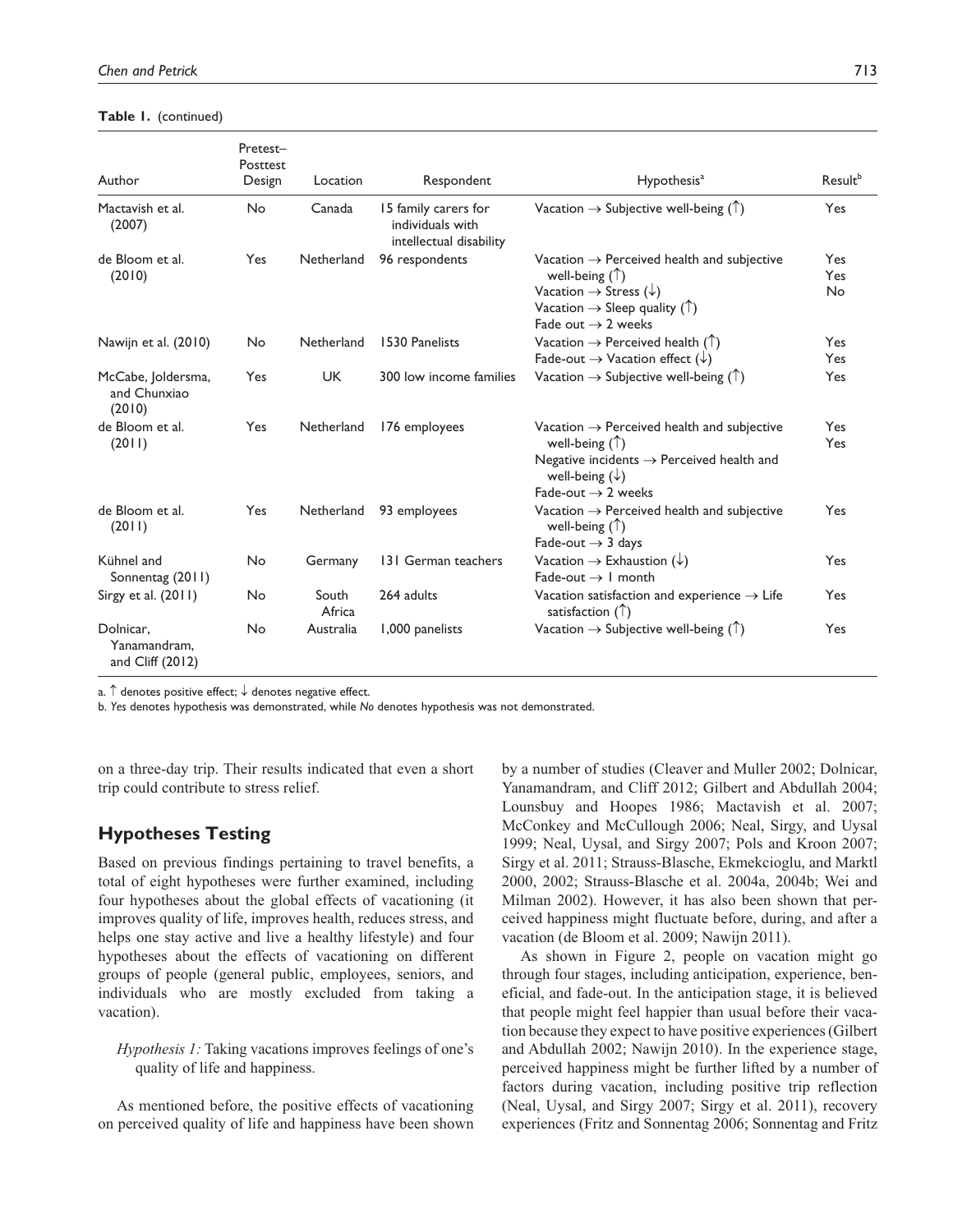| <b>Before Vacation</b>                                                                                       | During Vacation                                                                                                                                                                                                                                                                                                                                                                                                                                                                                                                                                                                                                       |                                                                                                                                    | After Vacation                                                                                                                            |
|--------------------------------------------------------------------------------------------------------------|---------------------------------------------------------------------------------------------------------------------------------------------------------------------------------------------------------------------------------------------------------------------------------------------------------------------------------------------------------------------------------------------------------------------------------------------------------------------------------------------------------------------------------------------------------------------------------------------------------------------------------------|------------------------------------------------------------------------------------------------------------------------------------|-------------------------------------------------------------------------------------------------------------------------------------------|
| <b>Anticipation Stage</b>                                                                                    | <b>Experience Stage</b>                                                                                                                                                                                                                                                                                                                                                                                                                                                                                                                                                                                                               | <b>Beneficial Stage</b>                                                                                                            | Fade-out Stage                                                                                                                            |
| The level of Life Satisfaction                                                                               |                                                                                                                                                                                                                                                                                                                                                                                                                                                                                                                                                                                                                                       |                                                                                                                                    |                                                                                                                                           |
| <b>Positive Factor:</b><br>*Expectation about Vacation<br>(Gilbert and Abdullah 2002;<br>Nawijn et al. 2010) | <b>Positive Factors</b><br><i>*Positive Trip Reflection</i> (Neal et al. 2007; Sirgy et al. 2011)<br>*Recovery Experience (Fritz and Sonnentag 2006; Sonnentag and Fritz 2007)<br>*Vacation Satisfaction (Neal et al. 1999, 2007; Sirgy et al. 2011)<br>*Activity Level (Cleaver and Muller 2002; Wei and Milman 2002)<br><b>Negative Factors:</b><br>*Negative Incidents (de Bloom et al. 2011)<br>*Time-zone Difference to Home (Strauss-Blasche et al. 2005)<br>*Health Problem during Vacation (Strauss-Blasche et al. 2005)<br>*Temperature at vacation site (Strauss-Blasche et al. 2005)                                       | <b>Negative Factor:</b><br>*Work Load<br>(Strauss-Blasche et al. 2002)                                                             |                                                                                                                                           |
| Outcome:<br><i>*Happpiness</i><br>(Gilbert amd Abdullah 2002;<br>Nawijn et al. 2010)                         | <b>Outcomes:</b><br>*Positive Affect<br>(Nawijn 2011; Sirgy et al. 2011)<br><i>*Happiness</i><br>(Kemp, Burt, and Furneaux 2008;<br>Nawijn et al. 2010; Nawijn 2011)                                                                                                                                                                                                                                                                                                                                                                                                                                                                  | <b>Outcomes:</b><br><i>*Life Satisfaction</i> <sup>1</sup><br>$*Health2$<br><i>*Stress Relief</i><br>*Job Performance <sup>4</sup> | <b>Outcome:</b><br>*Fade-out Effect<br>(de Bloom et al. 2010, 2011a,<br>2011b; Etzion 2003; Nawijn et al.<br>2010; Westman and Eden 1997) |
| et al. 2004)<br>Etzion 2001, 2002)<br>$^{4}$ (Frtiz and Sonnentag 2006; Lounsbuy and Hoopes 1986)            | <sup>1</sup> (Cleaver and Muller 2002; Dolnicar et al. 2012; Gilbert and Abdullah 2004; Lounsbuy and Hoopes 1986; Mactavish et al. 2007; McConkey and<br>McCullough2006; Neal et al. 1999, 2007; Pols and Kroon 2007; Sirgy et al. 2011; Strauss-Blasche et al. 2002, 2004a, 2004b; Wei and Milman 2002)<br><sup>2</sup> (Gilbert and Abdullah 2004; Frtiz and Sonnentag 2006; Gump and Matthews 2000; Strauss-Blasche et al. 2002, 2004a, 2004b; Tarumi et al. 1998; Toda<br>${}^{3}$ (Etzion 2003; Frtiz and Sonnentag 2006; Kuhnel and Sonnentag 2011; Strauss-Blasche et al. 2000, 2002, 2005; Westman and Eden 1997; Westman and |                                                                                                                                    |                                                                                                                                           |

**Figure 2.** Factors influencing vacation outcomes.

2007), vacation satisfaction (Neal, Sirgy, and Uysal et al. 1999; Neal, Uysal, and Sirgy 2007; Sirgy et al. 2011), and activity level during vacation (Cleaver and Muller 2002; Wei and Milman 2002). However, it has also been demonstrated that perceived happiness might be negatively influenced by negative incidents during vacation (de Bloom et al. 2011) including: time-zone differences (Strauss-Blasche et al. 2005), health problems (Strauss-Blasche et al. 2005), and the temperature at the vacation site (Strauss-Blasche et al. 2005).

People also often feel happier after taking a vacation (Cleaver and Muller 2002; Dolnicar, Yanamandram, and Cliff 2012; Gilbert and Abdullah 2004; Lounsbury and Hoopes 1986; Mactavish et al. 2007; McConkey and McCullough 2006; Neal, Sirgy, and Uysal 1999; Neal, Uysal, and Sirgy 2007; Pols and Kroon 2007; Sirgy et al. 2011; Strauss-Blasche, Ekmekcioglu, and Marktl 2000, 2002; Strauss-Blasche et al. 2004a, 2004b; Wei and Milman 2002). However, in the fade-out stage, the positive effects of vacationing on perceived wellness might be gradually diminished by one's work load in the days and weeks after a vacation (Strauss-Blasche, Ekmekcioglu, and Marktl 2002). It has been found that vacation effects might last for only a few

days (de Bloom et al. 2011; Nawijn et al. 2010), two to three weeks (de Bloom et al. 2010; de Bloom et al. 2011; Etzion 2003; Westman and Eden 1997), or no more than one month (Kühnel and Sonnentag 2011).

#### *Hypothesis 2:* Taking vacations improves physical health.

It has been demonstrated that people often feel that they are healthier after a vacation (Gilbert and Abdullah 2004; Fritz and Sonnentag 2006; Gump and Matthews 2000; Strauss-Blasche, Ekmekcioglu, and Marktl 2000, 2002; Strauss-Blasche et al. 2004a, 2004b). Previous studies have primarily focused on perceived health as a vacation outcome, while physiological measures of health have been rarely adopted. Among a few exceptions, Gump and Matthews (2000) examined the association between frequency of vacationing and health risks among 12,388 men at high risk for heart disease in the United States. They found that individuals who traveled more frequently had fewer nonfatal cardiovascular events and lower risk factors for coronary heart disease. However, more evidence is needed in order to determine if vacations truly improve physical health.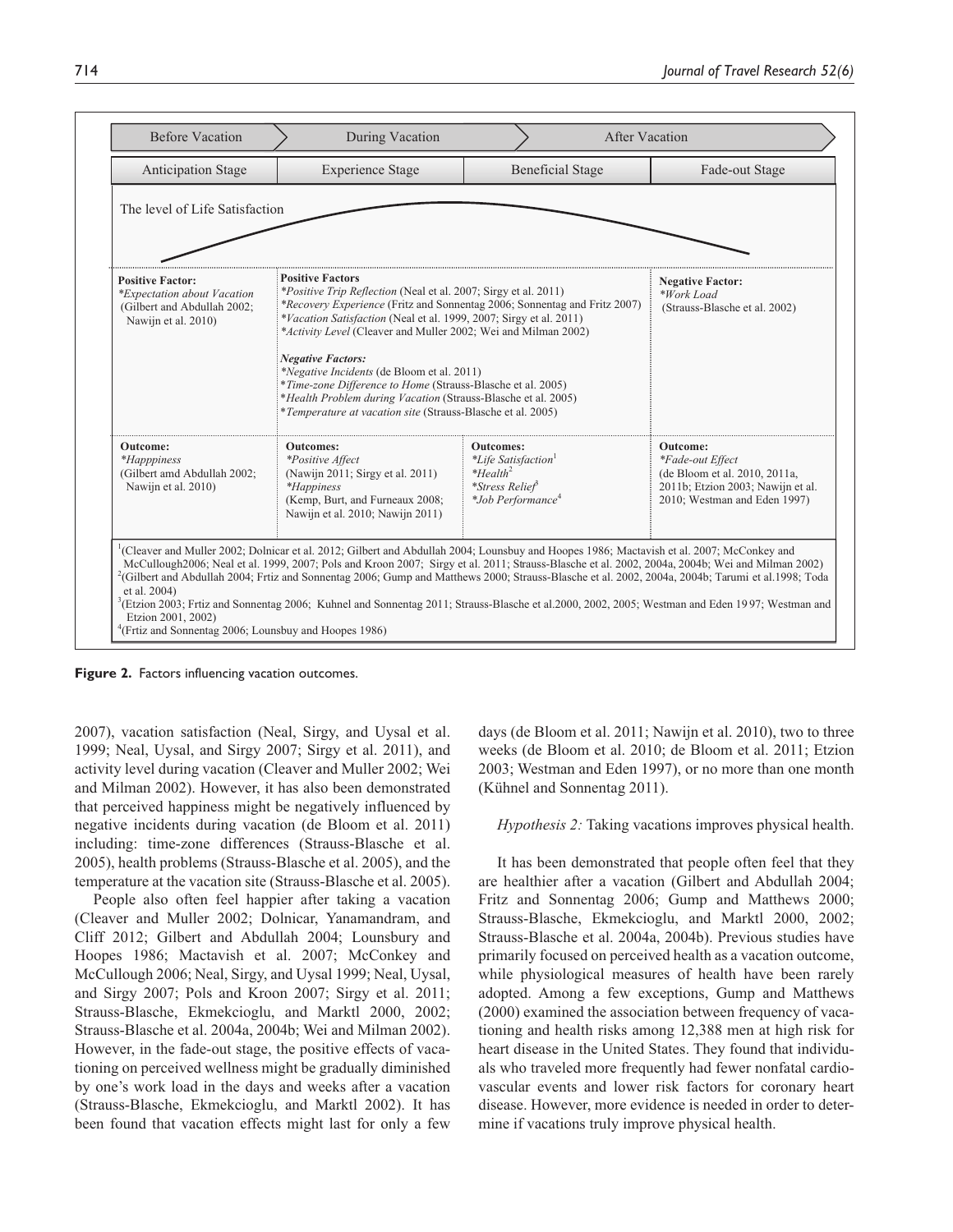#### *Hypothesis 3:* Taking vacations reduces stress.

This hypothesis has been supported by a number of studies (Etzion 2003; Fritz and Sonnentag 2006; Kühnel and Sonnentag 2011; Strauss-Blasche, Ekmekcioglu, and Marktl 2000, 2002; Strauss-Blasche et al. 2005; Westman and Eden 1997; Westman and Etzion 2001, 2002). Specifically, it has been demonstrated that taking a vacation can lead to decreases in work stress (de Bloom et al. 2010; Etzion 2003; Westman and Etzion 2002), burnout (Etzion 2003; Fritz and Sonnentag 2006; Westman and Eden 1997; Westman and Etzion 2001, 2002), exhaustion (Kühnel and Sonnentag 2011; Strauss-Blasche et al. 2005), and absenteeism (Westman and Etzion 2001). However, the positive effects of vacationing on stress relief might also gradually fade out because of one's work load after a vacation (Strauss-Blasche, Ekmekcioglu, and Marktl 2000). As mentioned before, vacation effects might be totally diminished within a few days (de Bloomet al. 2011; Nawijn et al. 2010) and they might last as long as one month (Kühnel and Sonnentag 2011).

## *Hypothesis 4:* Taking vacations helps one stay active and live a healthy lifestyle.

To date there appears to be a lack of evidence to support this hypothesis. Instead, it has been shown that active people are more likely to go traveling and participate in more activities during vacation, resulting in higher life satisfaction (Cleaver and Muller 2002; Wei and Milman 2002). In other words, vacations might not lead to an active and healthy lifestyle, but people who live in an active and healthy lifestyle are more likely to travel more. Thus, research is needed in order to better understand if taking vacations helps one to stay active and live a healthy lifestyle.

#### *Hypothesis 5:* Some people suffer from vacation sickness.

Even though it has been found that people often feel happier, healthier, and more relaxed after a vacation, previous studies have suggested that not everyone benefits from taking vacations (Aronsson and Gustafsson 2005; Sillanpää 1991; Sillanpää and Koivusilta 1989; Van Heck and Vingerhoets 2007; Vingerhoets, Van Huijgevoort, and Van Heck 2002). For example, based on a representative sample of Swedish workers ( $n = 2,536$ ), Aronsson and Gustafsson (2005 found that only 15 percent felt recuperated after a vacation. It has also been demonstrated that some people regularly suffer from headaches during vacation (Sillanpää 1991; Sillanpää and Koivusilta 1989). According to Vingerhoets, Van Huijgevoort, and Van Heck (2002), these people suffer from "leisure sickness," and feel particularly ill during weekends and vacations.

*Hypothesis 6:* Employees benefit from taking vacations.

Scholars in organizational behavior and applied psychology have paid extensive attention to employees' work–life balance. They have demonstrated that taking a vacation can lead to a decrease in work stress (de Bloom et al. 2010; Etzion 2003; Westman and Etzion 2002), burnout (Etzion 2003; Fritz and Sonnentag 2006; Westman and Eden 1997; Westman and Etzion 2001, 2002), exhaustion (Kühnel and Sonnentag 2011; Strauss-Blasche et al. 2005), and absenteeism (Westman and Etzion 2001) and lead to increases in recuperation (Strauss-Blasche, Ekmekcioglu, and Marktl 2002; Strauss-Blasche et al. 2005) and job performance (Fritz and Sonnentag 2006; Lounsbury and Hoopes 1986). In other words, the hypothesis that employees benefit from taking vacations is generally supported by previous studies. However, previous studies have also suggested that taking vacations only has short-term positive effects on employees (Etzion 2003; de Bloom et al. 2010; de Bloom et al. 2011; Westman and Eden 1997). Moreover, there is a lack evidence to demonstrate that vacation outcomes produce favorable financial results for business owners.

#### *Hypothesis 7:* Seniors benefit from taking vacations.

Senior travelers have also been the focus of several studies (Cleaver and Muller 2002; Milman 1998; Wei and Milman 2002). For example, Milman (1998) was among the first to examine the effect of vacationing on senior travelers' psychological well-being. His results showed that vacation experience and the levels of activity during vacation had no effect on perceived wellness after vacation. He attributed the nonsignificant effects to the small sample size  $(n = 124)$  and the homogenous nature of the sample (Milman 1998).

Wei and Milman's (2002) subsequent work (using a sample of 300) provided evidence that senior travelers who more actively participate in a variety of activities during a vacation might benefit from vacationing. Likewise, Cleaver and Muller (2002) examined the concept of subjective age among senior travelers. They found that senior travelers who perceived themselves as younger more actively participated in a variety of activities during vacation and likely benefited more from taking a vacation. Therefore, it has been somewhat supported that seniors benefit from taking vacations by participating in more activities during their vacations.

## *Hypothesis 8:* Individuals who are mostly excluded from vacationing benefit from taking vacations.

It has been demonstrated that vacations have positive effects on those who are mostly excluded from vacationing, such as low-income families (McCabe, Joldersma, and Li 2010), patients (Gump and Matthews 2000; Pols and Kroon 2007), and individuals with a disability and their family caretakers (Mactavish et al. 2007; McConkey and McCullough 2006; Strauss-Blasche et al. 2004a). Specifically, McCabe,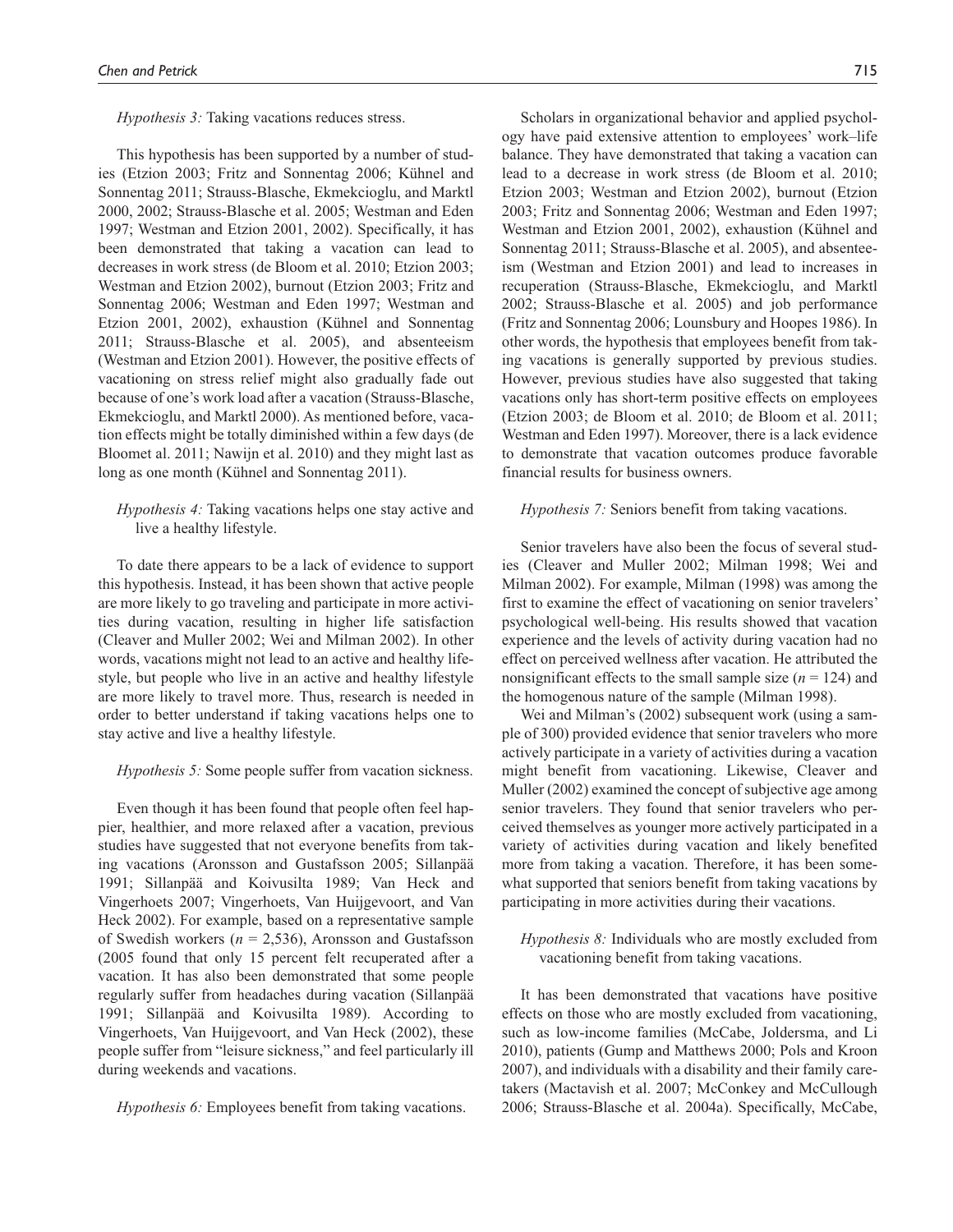Joldersma, and Li (2010) conducted a study in the United Kingdom to examine whether low-income families benefit from taking a rare vacation. Their results indicated that family members might benefit from vacationing in terms of gaining new experiences, being able to cope with difficult family situations, and having a chance to spend quality time together as a family. McCabe, Joldersma, and Li (2010) concluded that policy makers should consider providing financial support for low-income families to take regular vacations.

Individuals with health problems and/or disabilities have also drawn attention from scholars in health science. For example, Gump and Matthews (2000) examined the association between frequency of vacationing and health risks among 12,388 men at high risk for heart disease in the United States. They found that individuals who traveled more frequently had fewer nonfatal cardiovascular events and lower risk factors for coronary heart disease. Furthermore, based on their interviews with 11 individuals with mental health problems in the Netherlands, Pols and Kroon (2007) found that mental health patients might benefit from taking a vacation in terms of new perceptions of self-identity, skill development, and social relations. Likewise, it has been found that both individuals with disabilities (McConkey and McCullough 2006) and low-income families could benefit from taking a vacation.

## **Recommendations for Future Research**

In summary, previous studies on the health and wellness benefits of travel experiences have shown that people often feel happier (Dolnicar, Yanamandram, and Cliff 2012; Neal, Uysal, and Sirgy 2007; Sirgy et al. 2011), healthier (Gilbert and Abdullah 2004; Fritz and Sonnentag 2006; Strauss-Blasche, Ekmekcioglu, and Marktl 2000), and more relaxed (Etzion 2003; Kühnel and Sonnentag 2011; Westman and Etzion 2002) after a pleasure trip. However, the positive effects of travel experiences have been found to gradually diminish in the days and weeks after a vacation (de Bloom et al. 2009; Nawijn et al. 2010; Strauss-Blasche, Ekmekcioglu, and Marktl 2002). Therefore, to date there appears to be lack of evidence to demonstrate the long-term effect of vacationing. There is also lack of research demonstrating the positive effect of travel experiences on physical health. It has further been found that not everyone benefits from taking vacations in that some people regularly suffer from sickness during weekends and vacations (Aronsson and Gustafsson 2005; Sillanpää 1991; Van Heck and Vingerhoets 2007). However, the psychological and social factors contributing to "vacation sickness" are still unknown.

Beyond the global effects of vacationing, previous studies have also examined the effects of vacationing on different groups of people, including (1) employees, (2) seniors, and (3) individuals who are mostly excluded from taking a vacation. Research on employees has found that taking a vacation can lead to a decrease in work stress, burnout, exhaustion,

and absenteeism (de Bloom et al. 2010; Etzion 2003; Kühnel and Sonnentag 2011; Westman and Etzion 2001). However, these effects have been also found to be short-term (Etzion 2003; de Bloom et al. 2010; Westman and Eden 1997). Moreover, there is lack of evidence to demonstrate that vacation outcomes improve employees' health and further produce favorable financial results for business owners.

Regarding senior travelers, a few studies have revealed that senior travelers who perceived themselves as younger tended to more actively participate in a variety of activities during vacation and likely benefited more from taking a vacation (Cleaver and Muller 2002; Wei and Milman 2002). Conversely, no evidence has been found that taking vacations helps improve seniors' health. However, a number of studies have demonstrated that vacations have positive effects on low-income families, patients, and individuals with a disability and their family caregivers (Gump and Matthews 2000; Mactavish et al. 2007; McCabe, Joldersma, and Li 2010).

Based on these findings, recommendations for future research on the health and wellness benefits of travel experiences are suggested. These recommendations include the best areas for immediate research as well as areas for nearfuture research.

## *Recommendations for Immediate Research*

A total of four areas for immediate research are identified, including (1) travel benefits and persuasion, (2) the health benefits of travel, (3) vacation sickness, and (4) travel benefits for senior travelers.

Regarding the first area, previous findings have demonstrated that taking vacations help people to feel happier, healthier, and more relaxed. However, it remains unclear whether people are aware of the benefits of travel and how their awareness influences their travel behavior. Tourism scholars and practitioners have paid extant attention to travel motivations and purchase intentions related to tourist destinations or services (such as cruises, hotels, or resorts), but they have not extensively examined their perceptions of benefits. Therefore, it is of interest to examine why some people purchase more leisure travel services in general (i.e., spend more money during vacations, spend more time in tourist destinations, or go on a vacation more frequently) than others.

In particular, future research is recommended to investigate whether and how the amount of leisure travel services purchased by an individual is influenced by his or her perceived benefits of travel. This investigation should help to answer the question – whether the travel industry can encourage individuals to purchase more travel services by convincing them that taking vacations is beneficial.

Further, more research is needed to examine whether taking vacations helps people to "become healthier" not just "feel healthier." Therefore, the health benefits of travel have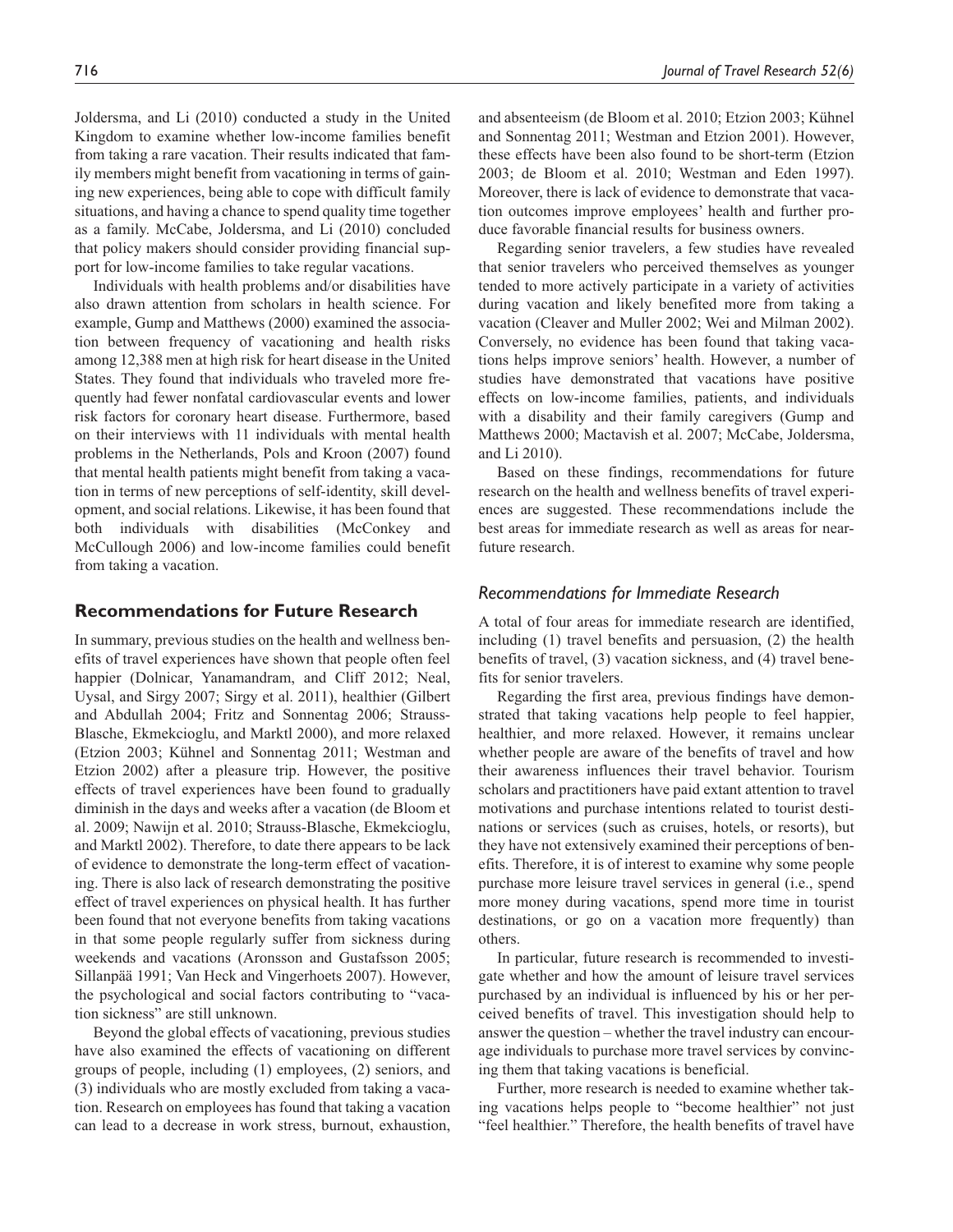been specified as a second area for immediate research. Even though the positive effects of vacationing on perceived health have been demonstrated by a number of studies (Gilbert and Abdullah 2004; Fritz and Sonnentag 2006; Strauss-Blasche, Ekmekcioglu, and Marktl 2000, 2002; Strauss-Blasche et al. 2004a, 2004b), there is a lack of evidence to show that people actually become healthier after a vacation. Among a few exceptions, Tarumi, Hagihara, and Morimoto (1998) and Toda et al. (2004) have adopted physiological measures to assess the benefits of travel, while the focus in their research was "stress" rather than "health." Therefore, more evidence is needed to demonstrate the association between leisure travel and health. Future research is recommended to examine the effect of vacationing on health, particularly with the use of physiological measures of health, such as blood pressure, serum cholesterol, body mass index, and salivary cortisol (Ferrie et al. 2002; Pruessner, Hellhammer, and Kirschbaum 1999)

Moreover, previous studies have found that some people regularly feel ill during weekends and vacations. Van Heck and Vingerhoets (2007) postulated that people suffering from vacation sickness are unable to detach themselves from their work and feel relaxed during vacations. However, it is recommended to further examine the psychological and social factors contributing to vacation sickness.

Finally, previous studies have shown that seniors might benefit from taking vacations by participating in more activities during vacation (Cleaver and Muller 2002; Milman 1998; Wei and Milman 2002). However, more studies are needed to examine how senior travelers can benefit from taking vacations, such as the effects of vacationing on improving subjective wellness and family relationships as well as on lowering mortality rates and risk factors associated with diseases.

## *Recommendations for Near-Future Research*

A couple of areas for near-future research are also identified based on the comprehensive review of the literature. As compared to the areas for immediate research, the areas for nearfuture research are more time-consuming and expensive to conduct. These areas of study include the long-term health benefits of travel as well as the long-term benefits of travel for employees and their organizations.

Regarding the long-term health benefits of travel, Gump and Matthews (2000) conducted a longitudinal study to examine the association between frequency of vacationing and health risks among 12,388 men at high risk for heart disease. They found that individuals who traveled more frequently had fewer nonfatal cardiovascular events and lower risk factors for coronary heart disease. They argued that one potential role of leisure travel in improving health is that taking vacations can help people to relax. However, Gump and Matthews (2000) also found people with higher social economic status are generally healthier, while they also have more money to travel. Thus, more research is needed to examine whether leisure travel can contribute to lowering mortality rates or risk factors for different diseases.

Further, it has been shown that taking vacations can help employees to reduce work stress and burnout (de Bloom et al. 2010; Etzion 2003; Fritz and Sonnentag 2006; Westman and Etzion 2002), resulting in decreases in absenteeism (Westman and Etzion 2001) and increases in job performance (Fritz and Sonnentag 2006; Lounsbury and Hoopes 1986). However, it has also been found that positive vacation outcomes often last for less than one month (Etzion 2003; de Bloom et al. 2010, 20011; Westman and Eden 1997). Therefore, future research is recommended to further examine whether and how employees can benefit from taking vacations. For example, it is of interest to study whether employees who travel more frequently have a more satisfactory life, are healthier, or have higher job performances than their coworkers who travel less frequently. This investigation should help business owners to decide the potential benefits that offering more vacation time could have on their employees.

#### **Declaration of Conflicting Interests**

The author(s) declared no potential conflicts of interest with respect to the research, authorship, and/or publication of this article.

#### **Funding**

The author(s) received no financial support for the research, authorship, and/or publication of this article: This research was supported by the US Travel Association.

#### **References**

- Aronsson, Gunnar, and Klas Gustafsson. (2005). "Work and Health: Vacation—Still an Issue of Workers' Protection? An Empirical Study of Vacation and Recuperation." *International Journal of Health Services*, 35 (1): 143-69.
- Brunstein, Joachim C., Oliver C. Schultheiss, and Ruth Grässma. (1998). "Personal Goals and Emotional Well-being: The Moderating Role of Motive Dispositions." *Journal of Personality and Social Psychology*, 75 (2): 494-508.
- Cleaver, M., and T. E. Muller. (2002). "I Want to Pretend I'm Eleven Years Younger: Subjective Age and Seniors' Motives for Vacation Travel." *Social Indicators Research*, 60 (1/3): 227-41.
- de Bloom, Jessica, Sabine A. E. Geurts, Toon W. Taris, Sabine Sonnentag, Carolina de Weerth, and Michiel A. J. Kompier. (2010). "Effects of Vacation from Work on Health and Well-Being: Lots of Fun, Quickly Gone." *Work & Stress*, 24 (2): 196-216.
- de Bloom, Jessica, Michiel Kompier, Sabine Geurts, Carolina de Weerth, Toon Taris, and Sabine Sonnentag. (2009). "Do We Recover from Vacation? Meta-Analysis of Vacation Effects on Health and Well-Being." *Journal of Occupational Health*, 51 (1): 13-25.
- de Bloom, Jessica, Sabine A. E. Geurts, Sabine Sonnentag, Toon Taris, Carolina de Weerth, and Michiel A. J. Kompier. (2011).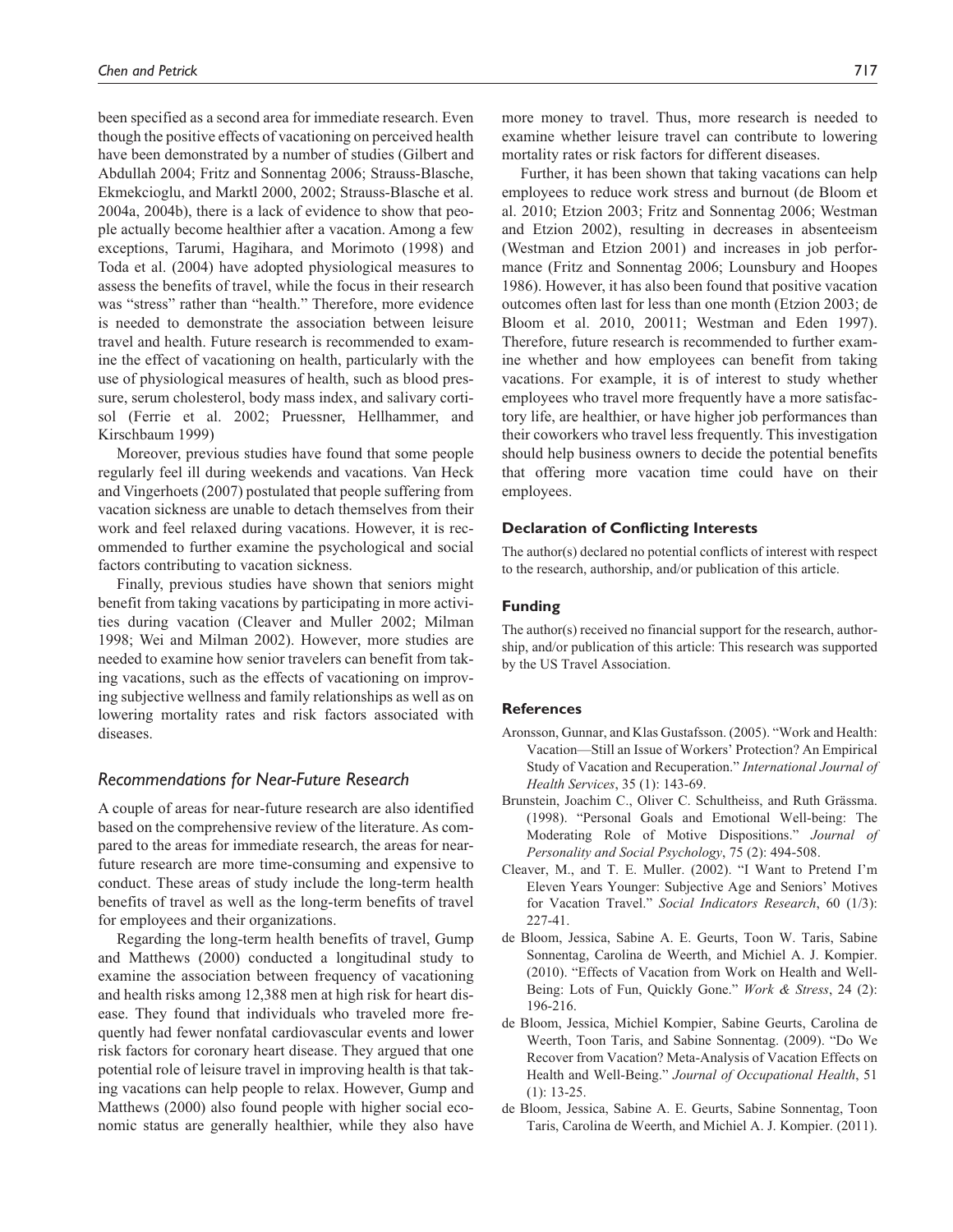"How Does a Vacation from Work Affect Employee Health and Well-Being?" *Psychology & Health*, 26 (12): 1606-22.

- Dolnicar, Sara, Venkata Yanamandram, and Katie Cliff. (2012). "The Contribution of Vacations to Quality of Life." *Annals of Tourism Research*, 39 (1): 59-83.
- Etzion, Dalia. (2003). "Annual Vacation: Duration of Relief from Job Stessors and Burnout." *Anxiety, Stress & Coping: An International Journal*, 16 (2): 213-26.
- Ferrie, Jane E., Martin J. Shipley, Stephen A. Stansfeld, and Michael G. Marmot. (2002). "Effects of Chronic Job Insecurity and Change in Job Security on Self Reported Health, Minor Psychiatric Morbidity, Physiological Measures, and Health Related Behaviours in British Civil Servants: The Whitehall II Study." *Journal of Epidemiology and Community Health*, 56 (6): 450-54.
- Fritz, Charlotte, and Sabine Sonnentag. (2006). "Recovery, Well-Being, and Performance-Related Outcomes: The Role of Workload and Vacation Experiences." *Journal of Applied Psychology*, 91 (4): 936-45.
- Gilbert, David, and Junaida Abdullah. (2004). "Holidaytaking and the Sense of Well-Being." *Annals of Tourism Research*, 31 (1): 103-21.
- Gilbert, David, and Junaida Abdullah. (2002). "A Study of the Impact of the Expectation of a Holiday on an Individual's Sense of Well-Being." *Journal of Vacation Marketing*, 8 (4): 352-61.
- Gump, Brooks B., and Karen A. Matthews. (2000). "Are Vacations Good for Your Health? The 9-Year Mortality Experience after the Multiple Risk Factor Intervention Trial." *Psychosomatic Medicine*, 62 (5): 608-12.
- Hobfoll, Stevan E. (1998). *Stress, Culture, and Community: The Psychology and Physiology of Stress*. New York: Plenum.
- Hobson, J., S. Perry, and Uta C. Dietrich. (1995). "Tourism, Health and Quality of Life." *Journal of Travel & Tourism Marketing*, 3 (4): 21-38.
- Kühnel, Jana, and Sabine Sonnentag. (2011). "How Long Do You Benefit from Vacation? A Closer Look at the Fade-out of Vacation Effects." *Journal of Organizational Behavior*, 32 (1): 125-43.
- Lounsbury, John W., and Linda L. Hoopes. (1986). "A Vacation from Work: Changes in Work and Nonwork Outcomes." *Journal of Applied Psychology*, 71 (3): 392-401.
- Mactavish, Jennifer B., Kelly J. MacKay, Yoshitaka Iwasaki, and Deanna Betteridge. (2007). "Family Caregivers of Individuals with Intellectual Disability: Perspectives on Life Quality and the Role of Vacations." *Journal of Leisure Research*, 39 (1): 127-55.
- McCabe, Scott, Thea Joldersma, and Chunxiao Li. (2010). "Understanding the Benefits of Social Tourism: Linking Participation to Subjective Well-Being and Quality of Life." *International Journal of Tourism Research*, 12 (6): 761-73.
- McConkey, Roy, and Joanne McCullough. (2006). "Holiday Breaks for Adults with Intellectual Disabilities Living with Older Carers." *Journal of Social Work*, 6 (1): 65-79.
- Milman, Ady. (1998). "The Impact of Tourism and Travel Experience on Senior Travelers' Psychological Well-Being." *Journal of Travel Research*, 37 (2): 166-70.
- Nawijn, J. (2011). "Determinants of Daily Happiness on Vacation." *Journal of Travel Research*, 50 (5): 559-66.
- Nawijn, Jeroen. (2010). "The Holiday Happiness Curve: A Preliminary Investigation into Mood During a Holiday Abroad." *International Journal of Tourism Research*, 12 (3): 281-90.
- Nawijn, Jeroen, Miquelle A. Marchand, Ruut Veenhoven, and Ad J. Vingerhoets. (2010). "Vacationers Happier, but Most Not Happier after a Holiday." *Applied Research in Quality of Life*, 5 (1): 35-47.
- Neal, Janet D., M. Joseph Sirgy, and Muzaffer Uysal. (1999). "The Role of Satisfaction with Leisure Travel/Tourism Services and Experience in Satisfaction with Leisure Life and Overall Life." *Journal of Business Research*, 44 (3): 153-63.
- Neal, Janet D., Muzaffer Uysal, and M. Joseph Sirgy. (2007). "The Effect of Tourism Services on Travelers' Quality of Life." *Journal of Travel Research*, 46 (2): 154-63.
- Pols, Jeannette, and Hans Kroon. (2007). "The Importance of Holiday Trips for People with Chronic Mental Health Problems." *Psychiatric Services*, 58 (2): 262-65.
- Pruessner, Jens C., Dirk H. Hellhammer, and Clemens Kirschbaum. (1999). "Burnout, Perceived Stress, and Cortisol Responses to Awakening." *Psychosomatic Medicine*, 61 (2): 197-204.
- Richards, Greg. (1999). "Vacations and the Quality of Life: Patterns and Structures." *Journal of Business Research*, 44 (3): 189-98.
- Sillanpää, Matti. (1991). "Headache and Vacationing." *Headache Quarterly*, 2 (2): 105-10.
- Sillanpää, Matti, and Leena Koivusilta. (1989). "Severe Headache and Vacation" [in English]. *Headache*, 29 (9): 574-78.
- Sirgy, M.Joseph. (2010). "Toward a Quality-of-Life Theory of Leisure Travel Satisfaction." *Journal of Travel Research*, 49 (2): 246-60.
- Sirgy, M.Joseph, P. Stephanes Kruger, Dong-Jin Lee, and Grace B. Yu. (2011). "How Does a Travel Trip Affect Tourists' Life Satisfaction?" *Journal of Travel Research*, 50 (3): 261-75.
- Sonnentag, Sabine, and Charlotte Fritz. (2007). "The Recovery Experience Questionnaire: Development and Validation of a Measure for Assessing Recuperation and Unwinding from Work." *Journal of Occupational Health Psychology*, 12 (3): 204-21.
- Strauss-Blasche, Gerhard, Cem Ekmekcioglu, and Wolfgang Marktl. (2000). "Does Vacation Enable Recuperation? Changes in Well-Being Associated with Time Away from Work." *Occupational Medicine*, 50 (3): 167-72.
- Strauss-Blasche, Gerhard, Cem Ekmekcioglu, and Wolfgang Marktl. (2002). "Moderating Effects of Vacation on Reactions to Work and Domestic Stress." *Leisure Sciences*, 24 (2): 237- 49.
- Strauss-Blasche, Gerhard, Franziska Muhry, Michael Lehofer, Maximillian Moser, and Wolfgang Marktl. (2004). Time Course of Well-Being after a Three-Week Resort-Based Respite from Occupational and Domestic Demands: Carryover, Contrast and Situation Effects." *Journal of Leisure Research*, 36 (3): 293-309.
- Strauss-Blasche, Gerhard, Barbara Reithofer, Wolfgang Schobersberger, Cem Ekmekcioglu, and Wolfgang Marktl. (2005). "Effect of Vacation on Health: Moderating Factors of Vacation Outcome." *Journal of Travel Medicine*, 12 (2): 94- 101.
- Strauss-Blasche, Gerhard, Brigitte Riedmann, Wolfgang Schobersberger, Cem Ekmekcioglu, Gebhard Riedmann, Robb